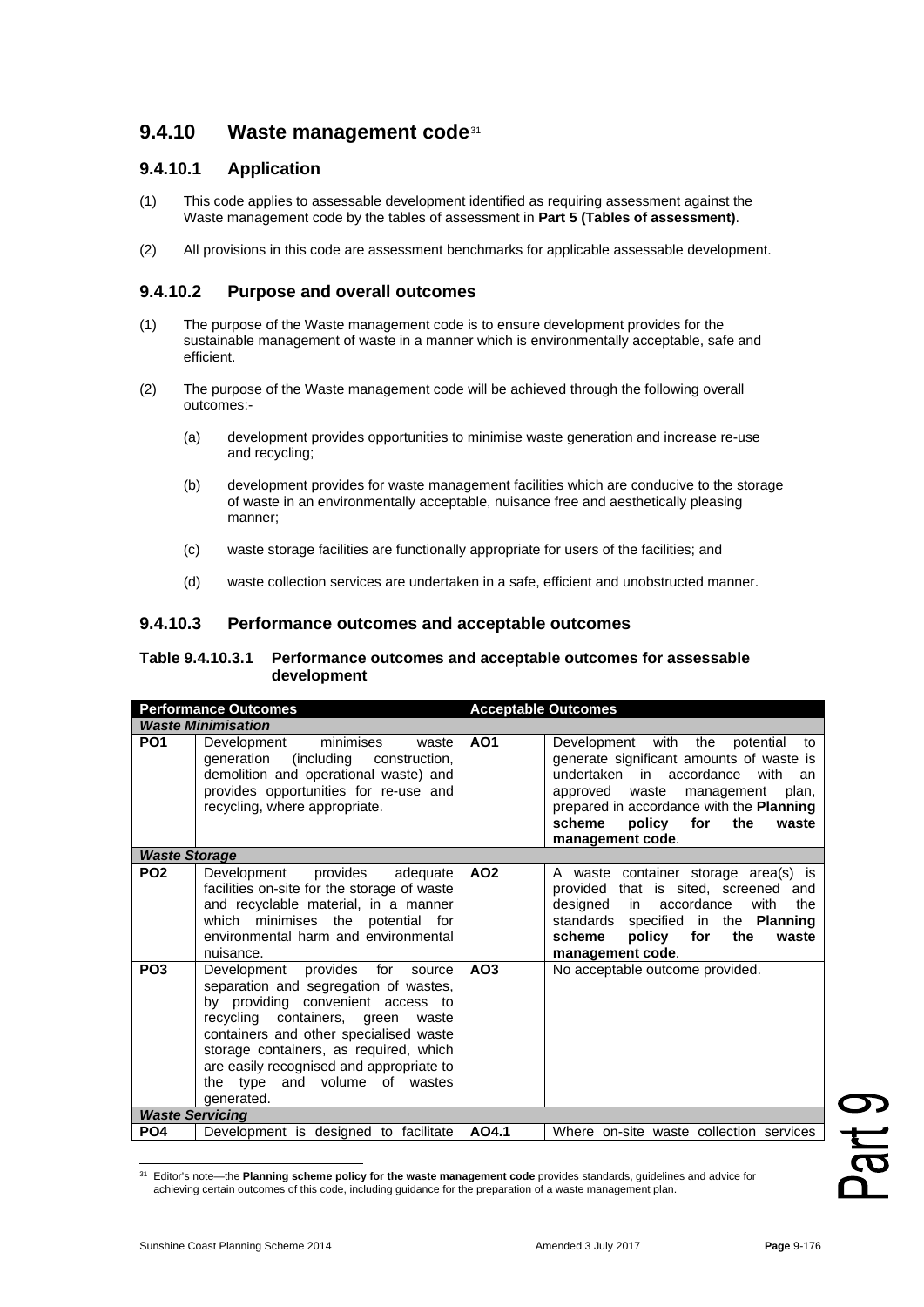| <b>Performance Outcomes</b>                                                      | <b>Acceptable Outcomes</b> |                                                                                                                                                                                                                                                                                                                                                                                                                                                                                                                                                                                                                                                                                                                                                                                                                                                                                                                                                                                                                                                      |
|----------------------------------------------------------------------------------|----------------------------|------------------------------------------------------------------------------------------------------------------------------------------------------------------------------------------------------------------------------------------------------------------------------------------------------------------------------------------------------------------------------------------------------------------------------------------------------------------------------------------------------------------------------------------------------------------------------------------------------------------------------------------------------------------------------------------------------------------------------------------------------------------------------------------------------------------------------------------------------------------------------------------------------------------------------------------------------------------------------------------------------------------------------------------------------|
| and allow for safe, unobstructed and<br>efficient servicing of waste containers. |                            | are proposed:-<br>(a) the layout and internal trafficable<br>areas of the development is designed<br>to facilitate direct servicing of waste<br>containers by the refuse collection<br>vehicle in a safe, efficient and<br>unobstructed manner:<br>(b) refuse collection vehicle entry and<br>exit from the site is carried out in a<br>forward gear; and<br>(c) the proposed point of servicing is<br>designed to minimise the potential for<br>nuisances to be caused by way of<br>noise and odour.                                                                                                                                                                                                                                                                                                                                                                                                                                                                                                                                                |
|                                                                                  | AO4.2                      | Where<br>on-street (kerbside)<br>waste<br>collection<br>is proposed for<br>standard<br>waste containers,<br>sufficient<br>domestic<br>kerbside space is provided adjacent to the<br>frontage of the premises for the required<br>number of bins, and such space is;-<br>(a) clearly separated from car parking<br>bays, loading bays and other similar<br>no-standing areas;<br>of overhanging<br>(b) clear<br>branches,<br>awnings and other such hindrances<br>to servicing by a lifter arm;<br>(c) clear of footpaths and pedestrian<br>access connections to the road;<br>(d) not in front of shop entrances or<br>private residential premises;<br>(e) not blocking the vision of vehicles<br>using the roadway or entering and<br>exiting the property;<br>capable of being serviced safely<br>(f)<br>without<br>collection<br>vehicle<br>the<br>impeding traffic flow during servicing;<br>and<br>capable of being serviced while the<br>(g)<br>collection vehicle travels forward (i.e.<br>without the vehicle<br>needing<br>to<br>reverse). |
|                                                                                  | AO4.3                      | Where on-street waste collection is<br>proposed for standard bulk bins:-<br>(a) a storage embayment is provided just<br>inside<br>the<br>property<br>boundary<br>alignment of the site, preferably next<br>to the site access point, and adjacent<br>to the likely point on the street where<br>the bulk bin will be serviced by the<br>contractor;<br>(b) a reasonably level, smooth and non-<br>slip access path is provided, from the<br>temporary embayment continuous to<br>the likely point on the street where a<br>refuse collection vehicle will service<br>the bin;<br>(c) a lawful point exists on the street for<br>the refuse collection vehicle to stand,<br>at the likely point for bin servicing,<br>such that the refuse collection vehicle<br>is not required to "double park" and/or<br>is not impeding traffic flow during<br>servicing and is not blocking the<br>vision of vehicles using the roadway                                                                                                                          |